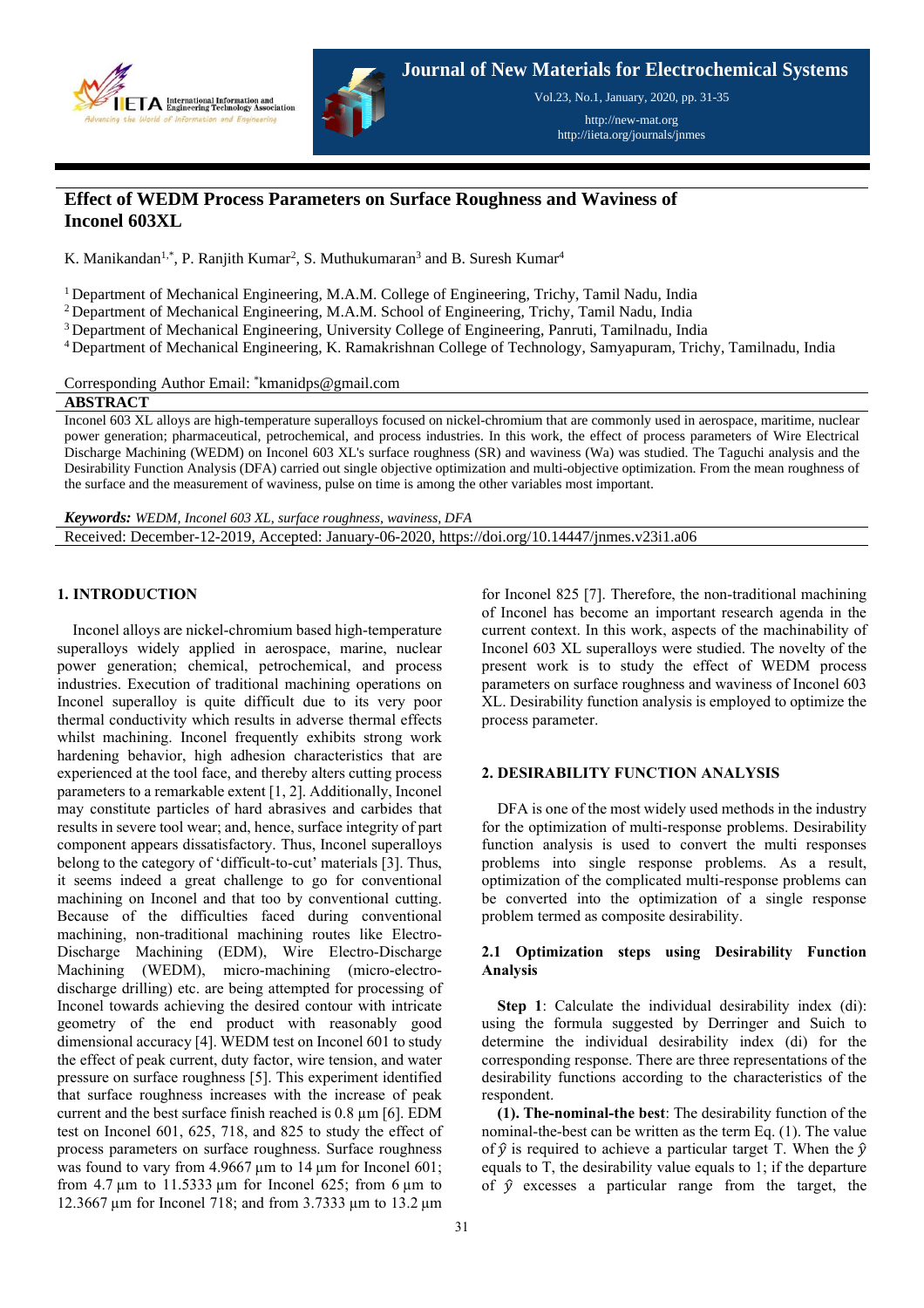desirability value equals to 0 and, such situation represents the worst case.

$$
d_{i} = \begin{cases} \left(\frac{\hat{y} - y_{min}}{T - y_{min}}\right)^{s}, & y_{min} \leq \hat{y} \leq T, \quad s \geq 0\\ \left(\frac{\hat{y} - y_{max}}{T - y_{max}}\right)^{t}, & T \leq \hat{y} \leq y_{max}, \quad t \geq 0\\ 0, & otherwise \end{cases}
$$
(1)

where, the y<sub>max</sub> and y<sub>min</sub> represent the upper/lower tolerance limits of  $\hat{y}$  and, s and t represent the weights.

**(2). The-larger-the better**: The desirability function of thelarger-the better can be written as the term Eq. (2). The value  $\hat{y}$  is expected to be the larger the better.

$$
d_i = \begin{cases} 0, & \hat{y} \le y_{min} \\ \left(\frac{\hat{y} - y_{min}}{y_{max} - y_{min}}\right), y_{min} \le \hat{y} \le y_{max}, r \ge 0 \\ 1, & \hat{y} \ge y_{min} \end{cases}
$$
 (2)

where, the  $y_{min}$  represents the lower tolerance limit of  $\hat{y}$ , the  $y_{\text{max}}$  represents the upper tolerance limit of  $\hat{y}$  and r represents the weight.

When the  $\hat{y}$  exceed a particular criteria value, which can be viewed as the requirement, the desirability value equals to 1; if the  $\hat{y}$  is less than a particular criteria value, which is unacceptable, the desirability value equals to 0.

**(3). The-smaller-the-better**: The desirability function of the-smaller-the-better can be written as the term Eq. (3). The value  $\hat{y}$  is expected to be the smaller the better. When the  $\hat{y}$  is less than a particular criteria value, the desirability value equals to 1; if the  $\hat{y}$  excess a particular criteria value, the desirability value equals to 0.

$$
d_i = \begin{cases} 1, & \hat{y} \le y_{\text{min}} \\ \left(\frac{\hat{y} - y_{\text{max}}}{y_{\text{min}} - y_{\text{max}}}\right), y_{\text{min}} \le \hat{y} \le y_{\text{max}}, r \ge 0 \\ 0, & \hat{y} \ge y_{\text{max}} \end{cases} \tag{3}
$$

where, the  $y_{min}$  represents the lower tolerance limit of  $\hat{y}$ , the  $y_{\text{max}}$  represents the upper tolerance limit of  $\hat{y}$  and r represents the weight. The s, t, and r in the term Eq. (1) to the term Eq. (3) indicate the weights and they are defined according to the requirement of the user. If the corresponding response is expected to be closer to the target, the weight can be set to the larger value; otherwise, it can be set to the smaller value.

**Step 2**: Composite desirability (dG) calculation: The individual desirability index of all answers may be multiplied by the following equation to create a single attribute called composite desirability (dG). Eq. (4)

$$
d_G = \sqrt[m]{\left(d_I^{w_I} * d_2^{w_2} \dots \dots \dots * d_i^{w_i}\right)}
$$
(4)

where  $d_i$  is the individual desirability of the property  $Y_i$ ,  $w_i$  is the weight of the property "Y<sub>i</sub>" in the composite desirability and w is the sum of the individual weights.

**Step 3**: Determine the best possible parameter and its degree combination: The higher the desirability value of the component means the greater the consistency of the substance. Therefore the parameter impact and the optimum degree for each controllable parameter are calculated focused on the composite desirability (dG).

## **3. EXPERIMENTAL SETUP**

Inconel 603 XL is the workpiece material that is challenging to the machine in modern machining processes. Table 1 indicates the chemical composition the mechanical property is expressed in Table 2. The tests were performed as experiment architecture with 5 input variables and 2 responses with 16 runs. In this experiment, the range of process parameters used like a pulse on time, pulse off time, peak current, voltage, wire feed varies from  $115 - 130 \,\mu s$ ,  $40 - 55 \,\mu s$ ,  $130 - 145A$ ,  $15 30 \text{ V}, 3 - 6 \text{ mm}$  / s, respectively. Zinc coated brass wire  $(0.25)$ mm diameter) is used as a substrate for wire equipment. The Surface Roughness (SR) and Waviness (Wa) responses were based on Pulse on Time (Ton), Pulse off time  $(T_{off})$ , Peak current (PI), Voltage (V) and Wire feed rate (WF).

**Table 1.** Chemical composition of superalloys

| <b>Materials/Elements</b> | Ni%        | Cr%    | $Si\%$ | $C\%$         | $Mn\%$ |
|---------------------------|------------|--------|--------|---------------|--------|
| Inconel 603 XL            | 77.4       | 15     |        | 03            | 03     |
| $Mo\%$                    | $\rm A1\%$ | $Ti\%$ | $R\%$  | Co%           | $Mo\%$ |
|                           | 0.5        | 0.5    | 0.01   | $10.0 - 15.0$ |        |

**Table 2.** Mechanical properties of superalloys

| <b>Superalloys</b>                                 | Inconel 603 XL<br>(nickel-chromium allov) |  |  |  |
|----------------------------------------------------|-------------------------------------------|--|--|--|
| Density $(g/cm^3)$                                 | 8.54                                      |  |  |  |
| Tensile strength (MPa)                             | 795                                       |  |  |  |
| Yield Strength (MPa)                               | 420                                       |  |  |  |
| Elastic modulus (GPa)                              | 218                                       |  |  |  |
| Elongation to break $(\%)$                         | 30                                        |  |  |  |
| Vickers Hardness                                   | 150-350                                   |  |  |  |
| Thermal conductivity (W $m^{-1}$ c <sup>-1</sup> ) | 11                                        |  |  |  |
| Poisson's ratio                                    | 0.33                                      |  |  |  |
| Specific heat $(J \text{ kg}^{-1} \text{ k}^{-1})$ | 439                                       |  |  |  |
| Melting temperature (°C)                           | 1380-1400                                 |  |  |  |

The machining was carried out on SODICK AG600L wirecut electrical discharge machine. The surface roughness and waviness of each experiment were measured using surfcom roughness and waviness tester. The roughness and waviness of each piece have been checked on three sides of the machined surface and three measurements were taken per surface. Thus, an average of 9 reading/sample was taken as the average roughness and waviness of each piece.

## **4. RESULTS AND DISCUSSION**

WEDM square hole (10  $*$  10 mm) experiments have been carried out based on the L16 orthogonal array to investigate the influence of the predominant process parameters on the responses like surface roughness (SR) and Waviness (Wa). Desirability function analysis is employed in the second section of this work.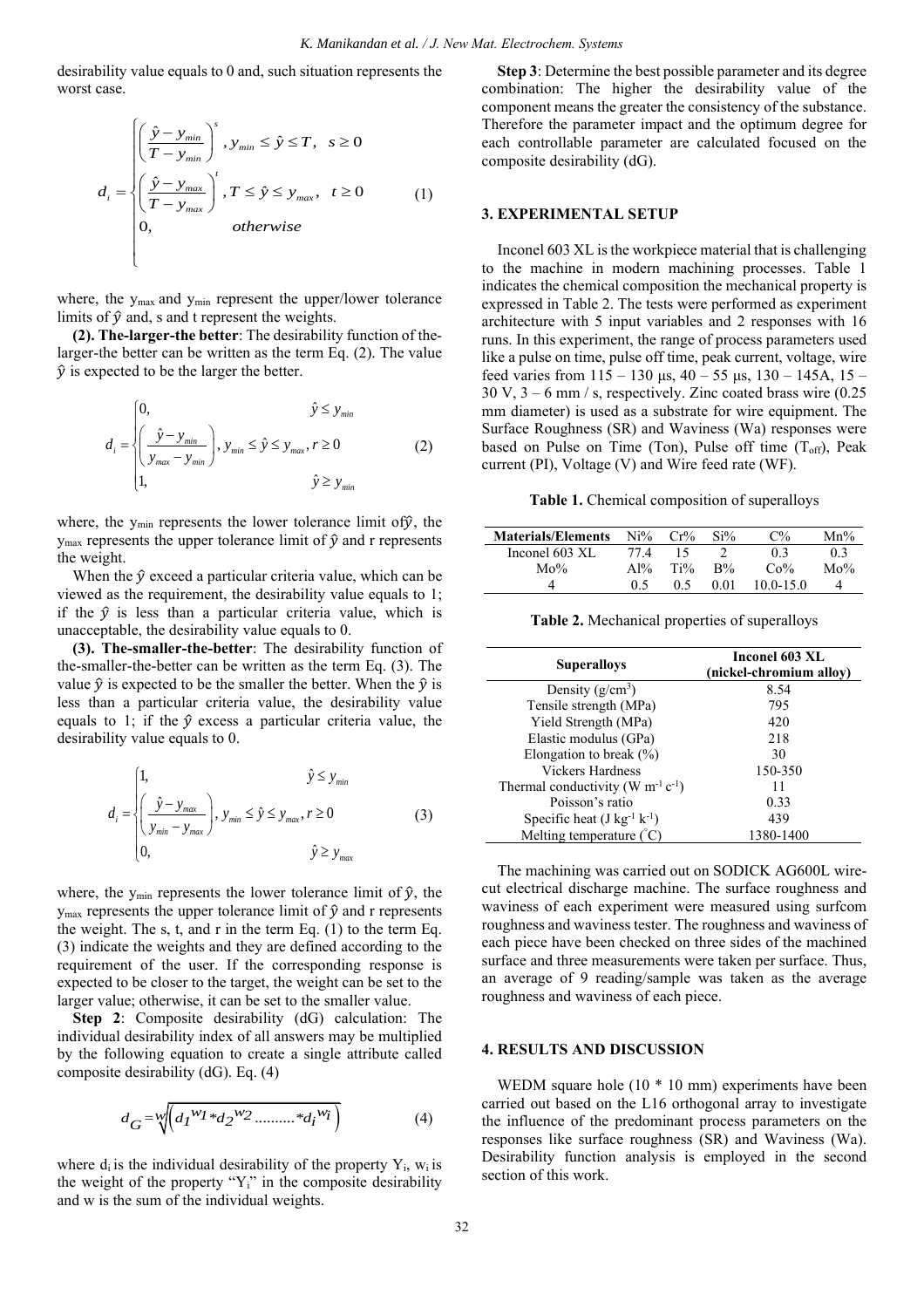### **4.1 Effect of process parameters on SR and Wa**

The experimental results are shown in Table 3. The overall mean SR, maximum SR, and minimum SR are 3.082 um, 3.763 µm (experimental number 14), 2.424 µm (experimental number 2) respectively. The overall mean Wa, maximum Wa, and minimum Wa is 2.219 µm, 2.785 µm (experimental number 14), 1.745 um (experimental number 2) respectively.

| Exp. No. |               | <b>Responses</b> |              |         |           |           |           |
|----------|---------------|------------------|--------------|---------|-----------|-----------|-----------|
|          | Pulse on time | Pulse off time   | Peak current | Voltage | Wire feed | <b>SR</b> | Wa        |
|          | $(\mu s)$     | $(\mu s)$        | (Amps)       | (volt)  | (mm/s)    | $(\mu m)$ | $(\mu m)$ |
|          |               |                  |              |         |           | 2.49      | 1.76      |
|          |               |                  |              |         |           | 2.42      | 1.74      |
|          |               |                  |              |         |           | 2.42      | 1.82      |
|          |               |                  |              |         |           | 2.46      | 1.84      |
|          |               |                  |              |         |           | 2.85      | 1.85      |
|          |               |                  |              |         |           | 2.86      | 2.03      |
|          |               |                  |              |         |           | 2.88      | 2.13      |
|          |               |                  |              |         |           | 2.87      | 2.09      |
| 10       |               |                  |              |         |           | 3.37      | 2.56      |
| 11       |               |                  |              |         |           | 3.28      | 2.24      |
| 12       |               |                  |              |         |           | 3.28      | 2.23      |
| 13       |               |                  |              |         |           | 3.33      | 2.37      |
| 14       |               |                  |              |         |           | 3.76      | 2.78      |
| 15       |               |                  |              |         |           | 3.73      | 2.72      |
| 16       |               |                  |              |         |           | 3.62      | 2.61      |

**Table 3.** Design and its responses

The effect of process parameters on SR is shown in Figure 1. As pulse on-time increasing from 115 µs to 130 µs, As SR increases. As pulse off-time increases, SR decreases up to 50 µs and increases up to 55 µs. As peak current increases, SR increases. Asthe voltage increases, SR decreases. As wire feed increases, SR increases up to 5 mm/s and decreases up to 6 mm/s. The minimum SR was obtained at Ton at level 1, Toff at level 3, PI at level 2, V at level 3, and WF at level 1. This optimum SR condition was not performed in the designed experiment. The mean SR value represents in Table 4. The delta value represents the difference between the maximum to the minimum response. The high delta value represents the first rank order and low delta value represents the fifth rank order.

That is the delta value decreases, the rank order value decreases. From the rank analysis, Ton is the most influential factor on SR and followed by voltage. Similarly, the effect of process parameters on Wa is shown in Figure 2. The pulse ontime increasing from 115 µs to 130 µs, the Wa increases. As pulse off-time increases, Wa decreases up to 50 µs and increases up to 55 µs. As peak current increases, Wa increases. As the voltage increases, Wa decreases. As wire feed increases, Wa increases up to 5 mm/s and decreases up to 6 mm/s. The minimum Wa were obtained at Ton at level 1, Toff at level 2, PI at level 2, V at level 3, and WF at level 4. This optimum Wa condition was not performed in the designed experiment. The mean Wa value represents in Table 5. From the rank analysis, Ton is the most influential factor in Wa and followed by the current.

| Table 4. Mean SR |  |  |
|------------------|--|--|
|------------------|--|--|



**Figure 1.** SR versus process parameters



**Figure 2.** Wa versus process parameters

**Table 5.** Mean Wa

| Level | Pulse   | Pulse<br>off time | Peak    | Voltage | Wire<br>feed | Level | Pulse<br>on time | Pulse<br>off time | Peak<br>current | Voltage | Wire<br>feed |
|-------|---------|-------------------|---------|---------|--------------|-------|------------------|-------------------|-----------------|---------|--------------|
|       | on time |                   | current |         |              |       |                  |                   |                 |         |              |
|       | 2.452   | 3.121             | 3.062   | 3.113   | 3.071        |       | .796             | 2.244             | 2.186           | 2.251   | 2.171        |
|       |         |                   |         |         |              |       | 2.031            | 2.179             | 2.146           | 2.215   | 2.287        |
|       | 2.869   | 3.08              | 3.061   | 3.086   | 3.072        |       |                  |                   |                 |         |              |
|       | 3.321   | 3.055             | 3.104   | 3.045   | 3.1          |       | 2.343            | 2.2               | 2.304           | 2.147   | 2.254        |
|       |         |                   |         |         |              |       |                  |                   |                 |         |              |
| 4     | 3.684   | 3.071             | 3.1     | 3.084   | 3.085        |       | 2.708            | 2.256             | 2.243           | 2.265   | 2.166        |
|       |         |                   |         |         |              | Delta | 0.912            | 0.077             | 0.158           | 0.119   | 0.121        |
| Delta | .232    | 0.066             | 0.043   | 0.067   | 0.029        |       |                  |                   |                 |         |              |
| Rank  |         |                   |         |         |              | Rank  |                  |                   |                 |         |              |
|       |         |                   |         |         |              |       |                  |                   |                 |         |              |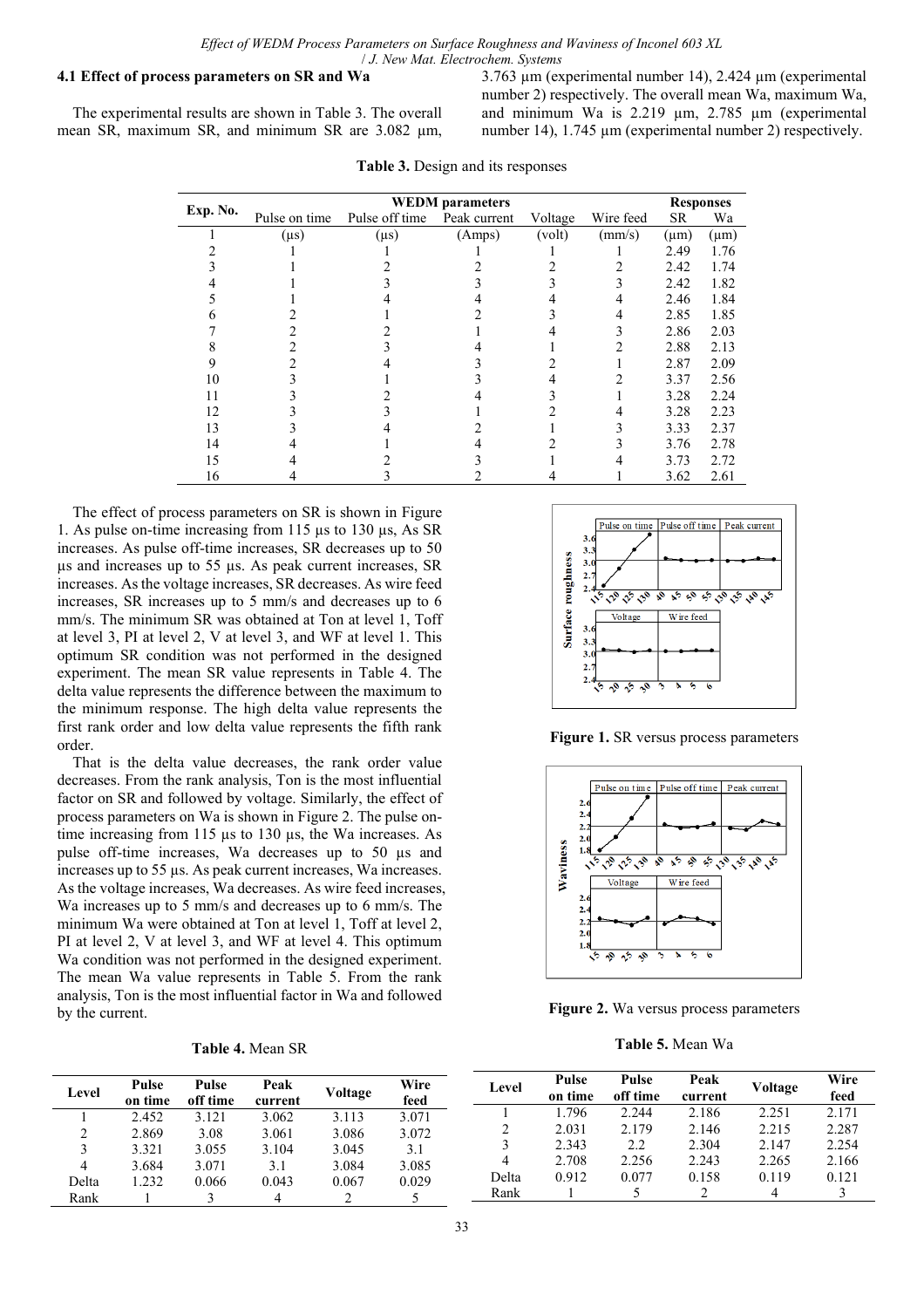#### **4.2 Desirability function analysis**

From the individual response analysis, the best SR is obtained at Ton at level 1, Toff at level 3, PI at level 2, V at level 3 and WF at level 1 and best Wa are obtained at Ton at level 1, Toff at level 2, PI at level 2, V at level 3 and WF at level 4. The two different optimum parameters set are obtained. To obtain the single optimum parameter set the multi-response optimization was performed. Among the different multiresponse optimization, desirability functional analysis was chosen for this work.

The assessed functional degree responses were obtained by transforming the optimization model for multi-response into a single functional category of desirability for the response. The differentiating coefficient is taken as 0.5. The rating of each trial was tabulated depending on the functional degree of desirability and the functional degree of desirability was tested for the answers as seen in Table 6. Functional ratings of desirability for all the tests are as seen in Figure 3. It is proved from Figure 3 that experiment 2 has the optimum collection of parameters for best multi-response characteristics including SR and Wa.

The average composite desirability functional grade value for every level of the input parameters have been computed by taking the average for each level group in all the levels of process parameters and the values are given in Table 7. Since it denotes the level of correlation between the reference sequence and obtained sequence, the higher value of averaged desirability grade shows the stronger relationship between them. It clearly shows the optimal level of process parameters. The higher delta value indicates the most important nature of determining response in the cutting process. The best cutting condition is obtained at Ton at level 1, Toff at level 3, PI at level 2, V at level 3, and WF at level 1.

**Table 6.** Evaluated desirability functional analysis grade for responses

| Order          | Individual desirability<br>SR.<br>Wа |       | Composite<br>desirability | Rank           |
|----------------|--------------------------------------|-------|---------------------------|----------------|
| 1              | 0.950                                | 0.977 | 0.982                     | $\overline{c}$ |
| $\overline{c}$ | 1.000                                | 1.000 | 1.000                     | 1              |
| 3              | 0.996                                | 0.926 | 0.980                     | 3              |
| 4              | 0.970                                | 0.901 | 0.967                     | 4              |
| 5              | 0.679                                | 0.894 | 0.883                     | 5              |
| 6              | 0.669                                | 0.721 | 0.833                     | 6              |
| 7              | 0.658                                | 0.627 | 0.802                     | 8              |
| 8              | 0.664                                | 0.661 | 0.814                     | 7              |
| 9              | 0.290                                | 0.212 | 0.498                     | 11             |
| 10             | 0.354                                | 0.559 | 0.667                     | 9              |
| 11             | 0.359                                | 0.532 | 0.661                     | 10             |
| 12             | 0.317                                | 0.398 | 0.596                     | 12             |
| 13             | 0.000                                | 0.000 | 0.000                     | 16             |
| 14             | 0.019                                | 0.054 | 0.178                     | 15             |
| 15             | 0.101                                | 0.166 | 0.360                     | 13             |
| 16             | 0.116                                | 0.076 | 0.306                     | 14             |

**Table 7.** Mean GRG

| Level          | Pulse on<br>time | Peak<br><b>Pulse off</b><br>time<br>current |       | Voltage | Wire<br>feed |
|----------------|------------------|---------------------------------------------|-------|---------|--------------|
|                | 0.982            | 0.591                                       | 0.696 | 0.640   | 0.706        |
| $\overline{c}$ | 0.833            | 0.670                                       | 0.710 | 0.619   | 0.652        |
| 3              | 0.606            | 0.701                                       | 0.618 | 0.709   | 0.603        |
| 4              | 0.211            | 0.671                                       | 0.609 | 0.665   | 0.672        |
| Delta          | 0.771            | 0.110                                       | 0.101 | 0.090   | 0.103        |
| Rank           |                  |                                             |       |         |              |



**Figure 3.** Composite desirability grade

#### **5. CONCLUSIONS**

(1) Statistical analysis shows that the pulse on time, pulse off time, and wire feed rate important factors affect the cutting of Inconel 603 XL.

(2) The best quality obtained at less than 50 µs pulse off time used.

(3) The effect of WEDM process parameters on SR and Wa of Inconel 603 XL is similar performance to other Inconel series. (4) The Inconel 603 XL response trends were accepted by many papers/authors.

#### **REFERENCES**

- [1] Rao, R.V., Kalyankar, V.D. (2013). Parameter optimization of modern machining processes using teaching–learning-based optimization algorithm. Engineering Applications of Artificial Intelligence, 26(1): 524-531. https://doi.org/10.1016/j.engappai.2012.06.007
- [2] Ashtiani, H.R.R., Zarandooz, R. (2016). Microstructural and mechanical properties of resistance spot weld of Inconel 625 supper alloy. The International Journal of Advanced Manufacturing Technology, 84(1-4): 607-619. https://doi.org/10.1007/s00170-015-7732-8